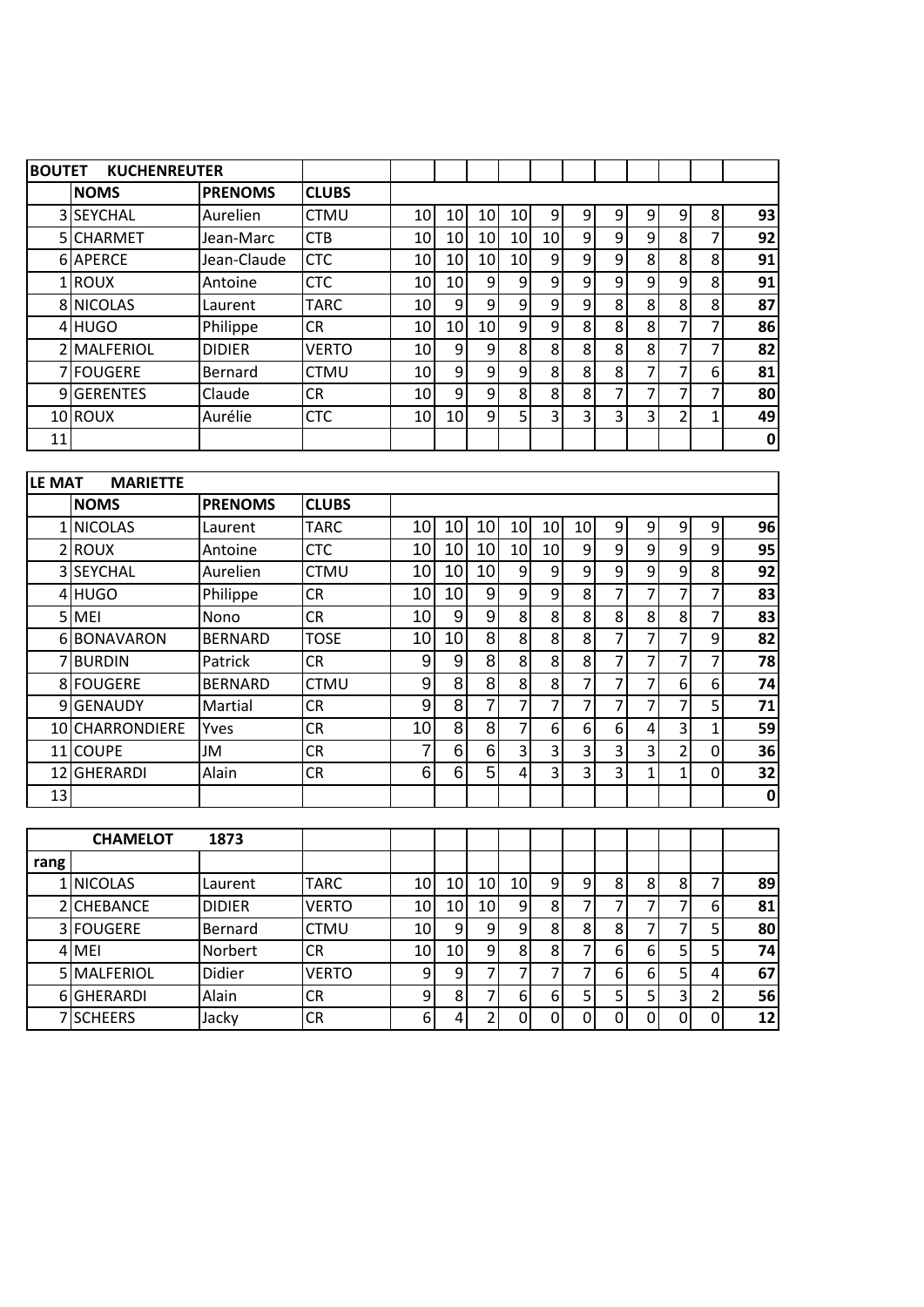|   |                             | <b>50 M VINCENNES VETTERLI</b> |              |                |    |                  |                           |                  |                  |                  |                         |                         |                |                 |
|---|-----------------------------|--------------------------------|--------------|----------------|----|------------------|---------------------------|------------------|------------------|------------------|-------------------------|-------------------------|----------------|-----------------|
|   | <b>NOMS</b>                 | <b>PRENOMS</b>                 | <b>CLUBS</b> |                |    |                  |                           |                  |                  |                  |                         |                         |                |                 |
|   | 1 CHEBANCE                  | Didier                         | <b>VERTO</b> | 10             | 10 | $\overline{9}$   | $\boldsymbol{9}$          | $\boldsymbol{9}$ | $\boldsymbol{9}$ | 9                | $\bf 8$                 | 8                       | 8              | 89              |
|   | 2ROUX                       | Antoine                        | <b>CTC</b>   | 10             | 10 | $\mathsf{g}$     | $\overline{9}$            | $\mathsf{g}$     | 9                | 9                | 8                       | 8                       | $\overline{7}$ | 88              |
|   | 3 GENAUDY                   | Martial                        | <b>CR</b>    | 10             | 10 | 10               | 10                        | 9                | 8                | 8                | 7                       | 6                       | 6              | 84              |
|   | 4 RICHARD                   | Jean-Charles                   | <b>CR</b>    | 10             | 9  | $\boldsymbol{9}$ | 9                         | 8 <sup>1</sup>   | 8                | 8                | 8                       | 8                       | $\overline{7}$ | 84              |
|   | 5 FOUGERE                   | Bernard                        | <b>CTMU</b>  | 9              | 9  | 9                | $\overline{\overline{8}}$ | 8                | 8                | 8                | 8                       | 8                       | 8              | 83              |
|   | 6 NICOLAS                   | Martine                        | <b>TARC</b>  | 9              | 9  | 9                | 9                         | 8                | 8                | 8                | 8                       | 8                       | $\overline{7}$ | 83              |
|   | 7 MALFERIOL                 | <b>Didier</b>                  | <b>VERTO</b> | 10             | 9  | $\mathsf{g}$     | 8                         | 8                | 8                | 8                | 7                       | $\boldsymbol{6}$        | 6              | 79              |
|   | 8 APERCE                    | Jean Claude                    | <b>CTC</b>   | 9              | 9  | 8 <sup>1</sup>   | 8                         | 8                | 8                | $\overline{7}$   | $\overline{7}$          | $\boldsymbol{6}$        | 6              | 76              |
|   | 9ROUX                       | Aurelie                        | <b>CTC</b>   | 9              | 9  | 8 <sup>1</sup>   | $\overline{8}$            | 8                | $\overline{7}$   | $\overline{7}$   | 7                       | $\overline{7}$          | 5              | $\overline{75}$ |
|   | 10 STHEERS                  | Jacky                          | <b>CR</b>    | 10             | 8  | $\overline{8}$   | $\overline{8}$            | $\overline{7}$   | $\overline{7}$   | $6 \overline{6}$ | 6                       | 6                       | $\overline{6}$ | $\overline{72}$ |
|   | 11 HUGO                     | Philippe                       | <b>CR</b>    | 9              | 8  | 8 <sup>1</sup>   | $\mathbf{8}$              | $\overline{7}$   | $\overline{7}$   | $6 \overline{6}$ | 6                       | 6                       | 5              | 70              |
|   | 12 COUPE                    | <b>J MICHEL</b>                | <b>CR</b>    | 9              | 9  | $\overline{7}$   | $6 \mid$                  | $\overline{5}$   | 4                | $\overline{3}$   | $\overline{2}$          | $\overline{2}$          | $\mathbf{1}$   | 48              |
|   | 13 VERGNAUD                 | Philippe                       | <b>CR</b>    | 10             | 8  | 5 <sup>2</sup>   | 4                         | $\overline{3}$   | $\overline{2}$   | $\overline{2}$   | 0                       | 0                       | 0              | 34              |
|   |                             |                                |              |                |    |                  |                           |                  |                  |                  |                         |                         |                |                 |
|   |                             |                                |              |                |    |                  |                           |                  |                  |                  |                         |                         |                |                 |
|   | 50 M CHARLEVILLE MIQUELET   |                                |              |                |    |                  |                           |                  |                  |                  |                         |                         |                |                 |
|   | <b>NOMS</b>                 | <b>PRENOMS</b>                 | <b>CLUBS</b> |                |    |                  |                           |                  |                  |                  |                         |                         |                |                 |
|   | 1 NICOLAS                   | Laurent                        | <b>TARC</b>  | 10             | 10 | 9                | $\boldsymbol{9}$          | 9                | $\boldsymbol{9}$ | $\overline{9}$   | 9                       | 8                       | 8              | 90              |
|   | 2 CHEBANCE                  | Didier                         | <b>VERTO</b> | 10             | 9  | $\overline{9}$   | $\overline{9}$            | 8                | 8                | 8                | 8                       | $\overline{7}$          | $\overline{7}$ | 83              |
|   | 3 MALFERIOL                 | Didier                         | <b>VERTO</b> | 9              | 8  | 8 <sup>1</sup>   | $\mathbf{8}$              | $\overline{7}$   | $\overline{7}$   | $\overline{7}$   | 7                       | $\overline{7}$          | $\overline{7}$ | 75              |
|   | 6ROUX                       | Antoine                        | <b>CTC</b>   | 10             | 9  | 7                | $\overline{7}$            | 7                | 7                | $6 \overline{6}$ | 5                       | 4                       | 3              | 65              |
|   | 4 FOUGERE                   | Bernard                        | <b>CTMU</b>  | 10             | 8  | 7                | $\overline{7}$            | 5                | 5                | 4                | 3                       | $\overline{\mathbf{3}}$ | 3              | 55              |
|   | 5 APERCE                    | Jean Claude                    | <b>CTC</b>   | 9              | 7  | 7                | 6                         | $6 \overline{6}$ | $\overline{5}$   | $\overline{4}$   | 4                       | 3                       | $\mathbf{1}$   | 52              |
|   |                             |                                |              |                |    |                  |                           |                  |                  |                  |                         |                         |                |                 |
|   | <b>MINIE 100 M</b>          |                                |              |                |    |                  |                           |                  |                  |                  |                         |                         |                |                 |
|   | <b>NOMS</b>                 | <b>PRENOMS</b>                 | <b>CLUBS</b> |                |    |                  |                           |                  |                  |                  |                         |                         |                |                 |
|   | 1 NICOLAS                   | <b>LAURENT</b>                 | <b>TARC</b>  | 8              | 8  | $\bf 8$          | 7                         | $\overline{7}$   | 6                | 6                | 6                       | $\boldsymbol{6}$        | 5              | 67              |
|   | 2 COUPE                     | <b>JM</b>                      | <b>CR</b>    | $\overline{7}$ | 7  | $\overline{7}$   | $\sigma$                  | $6 \mid$         | $\overline{5}$   | $\overline{4}$   | $\overline{\mathbf{3}}$ | $\overline{3}$          | $\overline{2}$ | 50              |
| 3 |                             |                                |              |                |    |                  |                           |                  |                  |                  |                         |                         |                | 0               |
| 4 |                             |                                |              |                |    |                  |                           |                  |                  |                  |                         |                         |                | $\pmb{0}$       |
| 5 |                             |                                |              |                |    |                  |                           |                  |                  |                  |                         |                         |                | $\mathbf 0$     |
| E | WITHWORTH 100M              |                                |              |                |    |                  |                           |                  |                  |                  |                         |                         |                |                 |
|   | <b>NOMS</b>                 | <b>PRENOMS</b>                 | <b>CLUBS</b> |                |    |                  |                           |                  |                  |                  |                         |                         |                |                 |
|   | $1$ ROUX                    | Antoine                        | <b>CTC</b>   | 10             | 10 | 9                | 9                         | 8 <sup>1</sup>   | 8                | 8                | 7                       | $\overline{7}$          | 6              | 82              |
|   | 2 COUPE                     | JM                             | CR           |                |    |                  |                           |                  |                  |                  |                         |                         |                | $\pmb{0}$       |
|   |                             |                                |              |                |    |                  |                           |                  |                  |                  |                         |                         |                |                 |
|   | 100 M CAP. GRAS ETUI METAL. |                                |              |                |    |                  |                           |                  |                  |                  |                         |                         |                |                 |
|   | <b>NOMS</b>                 | <b>PRENOMS</b>                 | <b>CLUBS</b> |                |    |                  |                           |                  |                  |                  |                         |                         |                |                 |
| 1 | <b>FOUGERE</b>              | Bernard                        | CTMU         | 10             | 9  | 9                | 7                         | 6 <sup>1</sup>   | 6                | 6                | 6                       | 6                       | 5              | 70              |
| 2 |                             |                                |              |                |    |                  |                           |                  |                  |                  |                         |                         |                | $\pmb{0}$       |
| 3 |                             |                                |              |                |    |                  |                           |                  |                  |                  |                         |                         |                | $\mathbf 0$     |
| 4 |                             |                                |              |                |    |                  |                           |                  |                  |                  |                         |                         |                | $\pmb{0}$       |